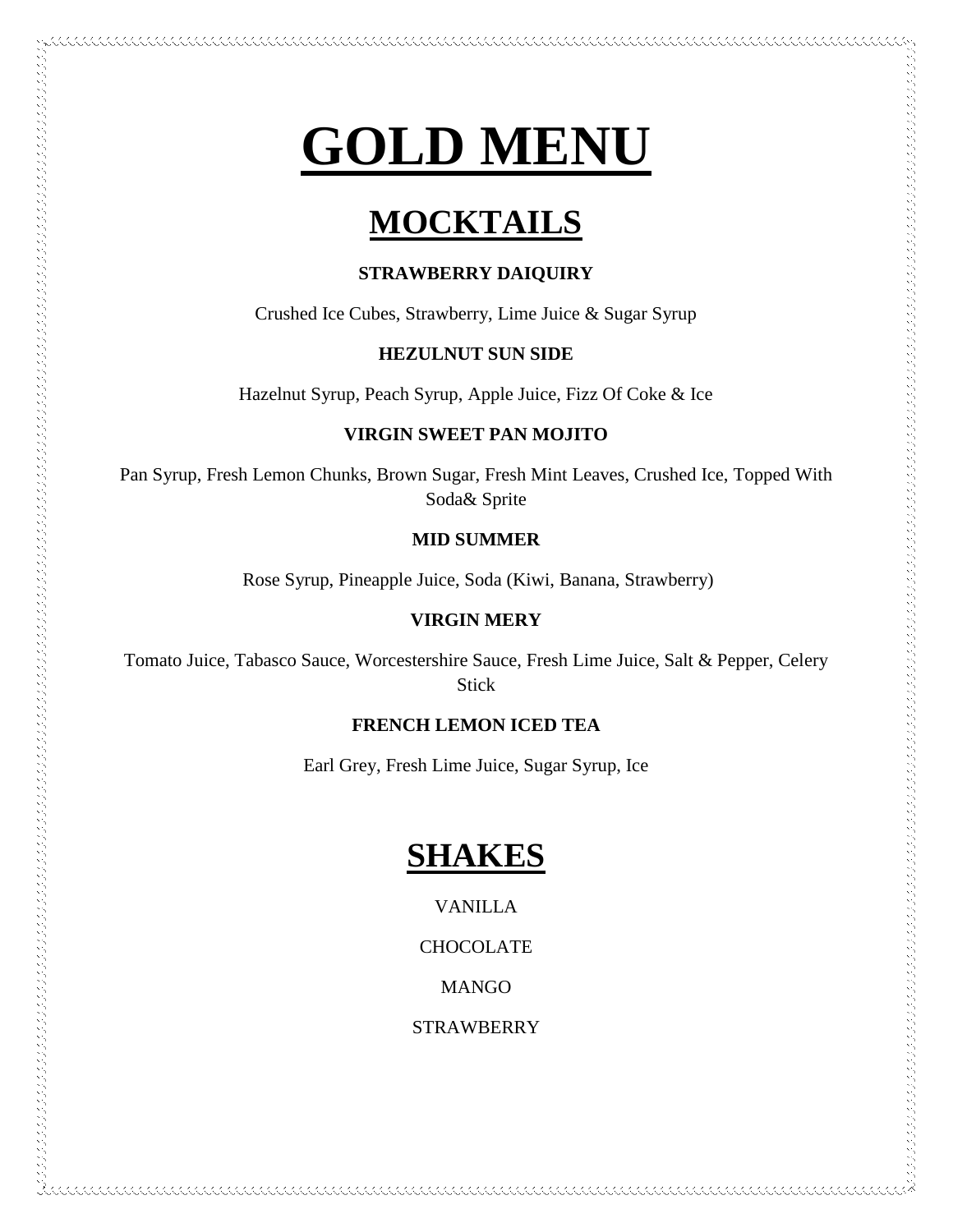# **SOFT BEVEREGES**

**COKE** 

FANTA

LIMCA

**SPRITE** 

MINERAL WATER BOTTLE (200 ml)

# **TEA & COFFEE COUNTER**

# **FLAVORS OF TEA**

Green Tea (Twinning's)

English breakfast (Twinning's)

Earl Grey (Twinning's)

Lemon Tea (Twinning's)

アンセプション こうしょう こうしょう こうしょう こうしょう こうしょう こうしょう こうしょう こうしょう こうしょう こうしょう こうしょう こうしょう こうしょう こうしょう こうしょう こうしょう こうしょう こうしょう こうしょう こうしょう こうしょう こうしょう こうしょう こうしょう こうしょう こうしょう こうしょう こうしょう こうしょうしょう

Assam Tea (Twinning's)

Darjeeling Tea (Twinning's)

# **FLAVOUR OF COFFEE**

Filter Coffee

Black Coffee

Espresso Coffee

# **CHAAT STATION**

### **AMBALA WALE GOLGAPPE**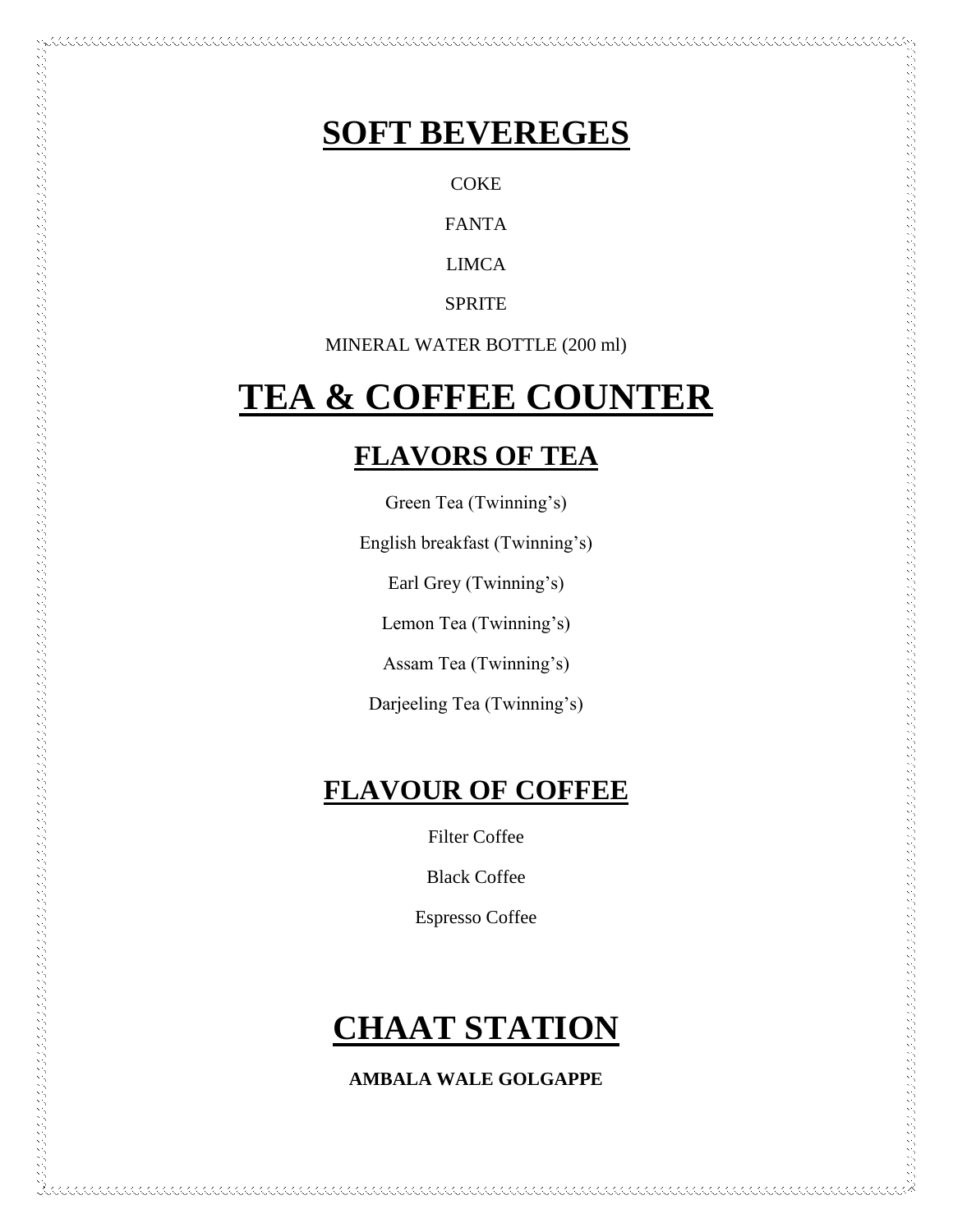Traditional Atta & semolina poori along with pudina paani, heeng paani & meetha paani

### **ALOO TIKKI**

Mashed Boiled Potato, Roasted Channa Dal Patty, Plain Yoghurt, Meetha Chutney, Pomegranate & Garnishes

### **STUFFED CHILLA**

Crispy Moog Dal Paste Pan Cake Stuffed With Cottage Cheese & Served With Mint and Amchur Chutney

### **DAHI BHALLE & PAPDI**

Moong Dal Dumpling, Crispy Papdi with Yoghurt, Chutney & Garnishes

### **BOMBAY PAV BHAAJI**

Assorted vegetable ragout cooked maharastrian style served with pav bread

### **MUTTER PATILA WITH KHASTA KACHODI**

Rajasthani khasta kachodi served with yellow mutter, onion, lemon juice & garnishes

### **ANGREJI CHAAT**

Mixed Dry Fruit, Broccoli, Babycorn, Mushroom,Pepepr With Chefs Special Spices.

### **MASALA DOSA**

Crispy south Indian pan cake rolled with mixture of spiced potatoes

### **IDLI**

Steamed Rice Dumpling

### **VADA**

Doughnuts shape south Indian lentil fritter

### **UTHAPAM**

Crispy south Indian pan cake with onion, tomatoes, coriander & chilli

**Accompaniments**: Sambar, coconut chutney, coriander chutney, mint chutney & tomato chutney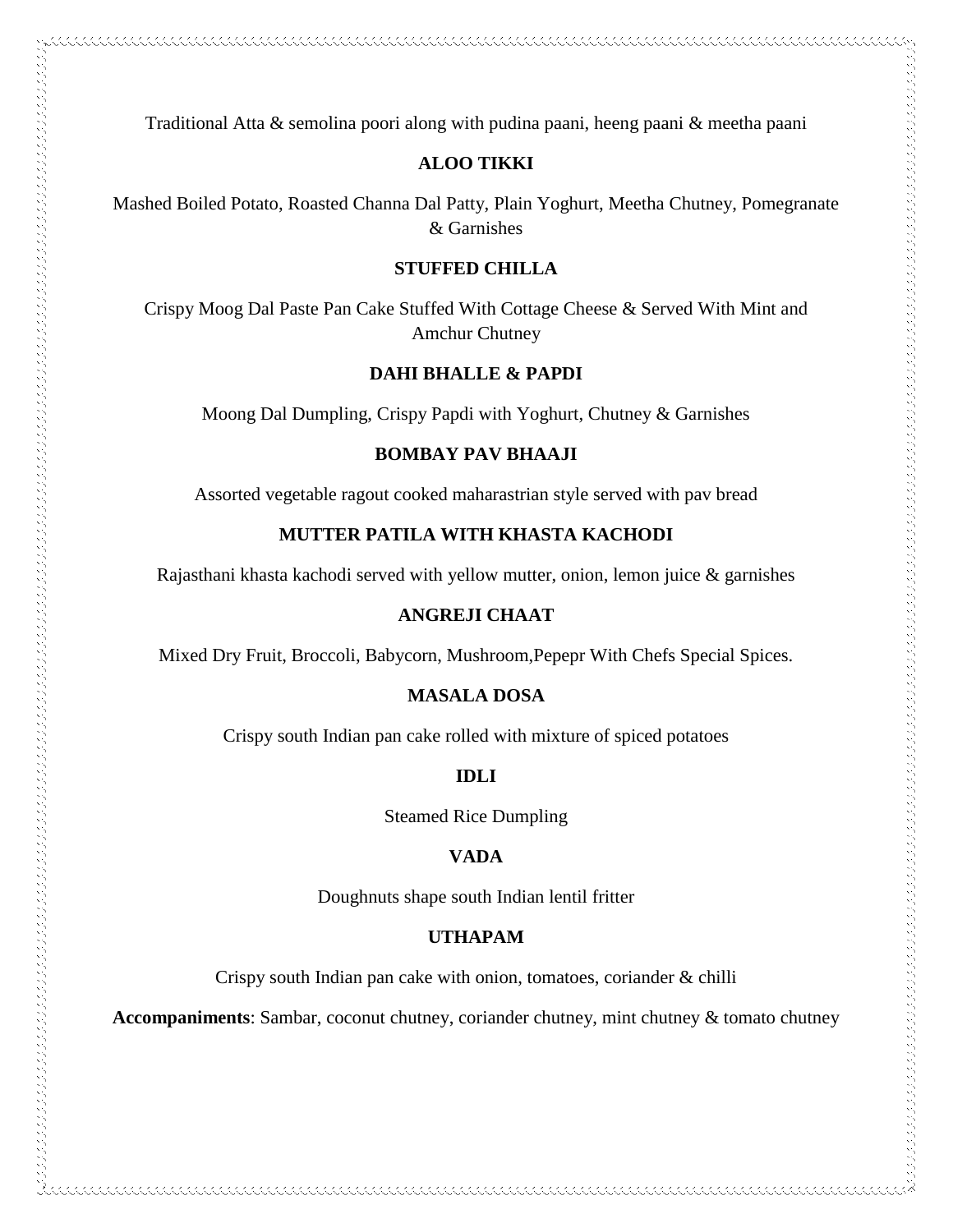# **LIVE FRUIT STATION (5+5)**

111111111111111111

# **IMPORTED**

KIWI

DRAGON FRUIT

MELON HONEY DEW

CALIFORNIA GRAPES

GUAVA

APPLE FUZI

THAI TAMARIND

# **INDIAN**

WATERMELON

PAPAYA

PINEAPPLE RANI

APPLE KASHMIRI

SARDA

ORANGE

MANGO

CHICKOO

STRAWBERRY

# **APPETIZER**

### **CONTINENTAL**

KKKKKKKKKKKKKKKKKKKKKKKKKKKKKKK

KKKKKKKKKKKKK

kkaakaak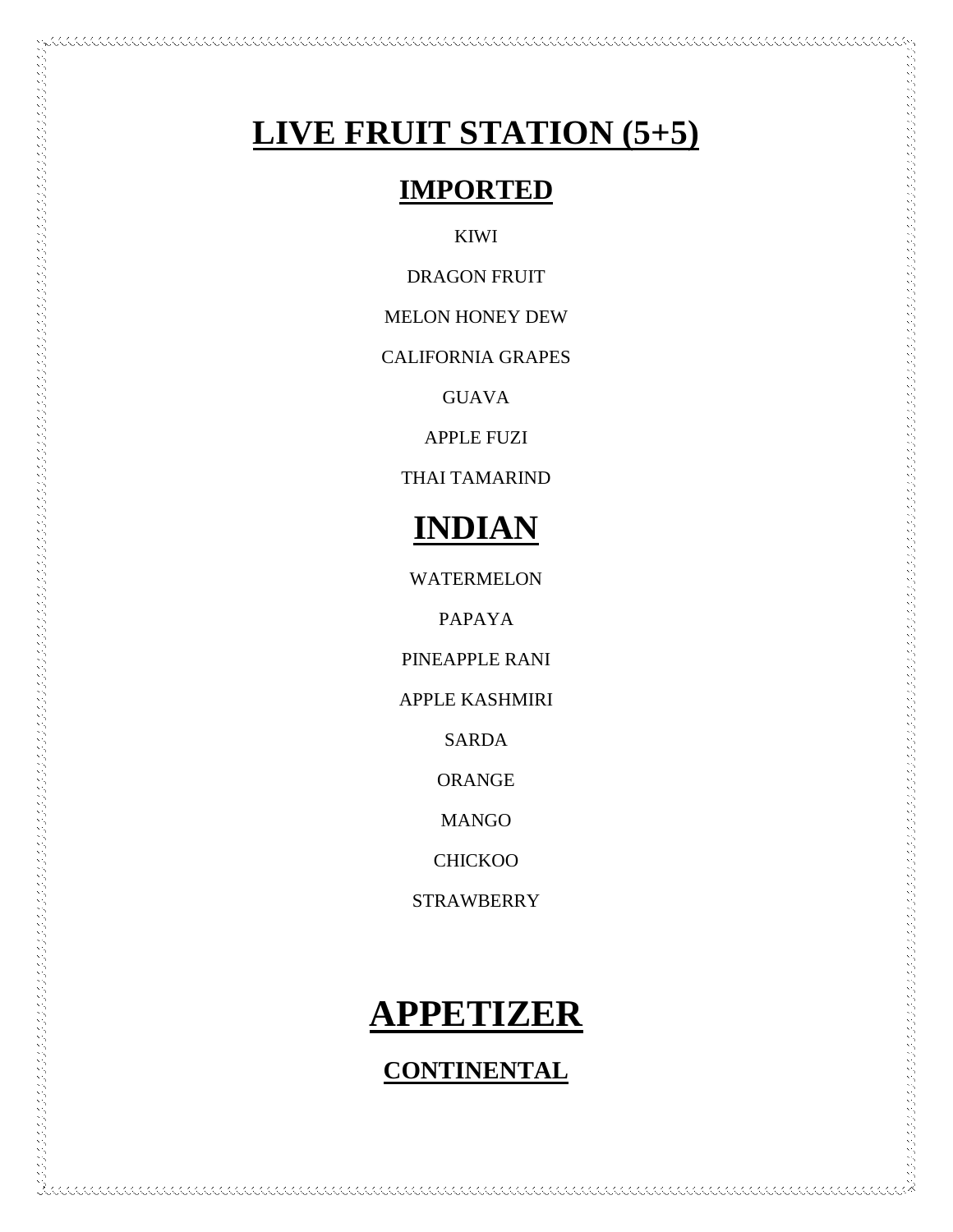# $\sim$  and a construction of the construction of the construction of the construction of the construction of the construction of the construction of the construction of the construction of the construction of the constructi

### **FALAFEL WITH TAHINI SAUCE**

Deep Fried Patty Made Of Chickpea, Fava Beans, Garlic & Mediterranean Spices

### **POTATO GARLIC CHILLI BITES**

Mashed Potato, Chili Flakes, Garlic, Coated Bread Crumbed & Dip Fried

### **CHEESE JALLAPENO POPPERS**

Chopped Jalapeno, Cream Cheese, Crushed Potato, Crumbed & Dip Fried

### **VEGETABLE CROQUETTES**

Assorted Vegetables Chopped, Marinate, Crumbed, Dip Fried & Served With Tartar Sauce

### **SPICY POTATO WEDGES**

Served With Ketch Up

### **FRIED RISOTTO BALL**

Cooked Italian Arborio Rice Seasoned, Crumbed & Dip Fried

### **CHINESE**

### **CHINESE CHILLI CAULIFLOWER**

Cauliflower Coated, Dip Fried & Tossed With Soya Chili Sauces

### **PANEER SCHEZWAN**

Cottage Cheese Cooked in Spicy Chilly Sauce, Soya & Spring Onion

### **VEG BALL IN MANCHURIAN SAUCE**

Assorted Mixed Veg Ball Cooked in Mild Soya Garlic and Ketch up Based Sauce

### **GOLDEN VEG WONTON**

Cabbage, Carrot, Chopped Capsicum Seasoned & Wrapped With Wonton Sheet

### **VEG SALT & PEPPER**

Crispy Exotic Veg Tossed With Soya, Crushed Pepper & Spring Onion

### **THAI SPRING ROLL**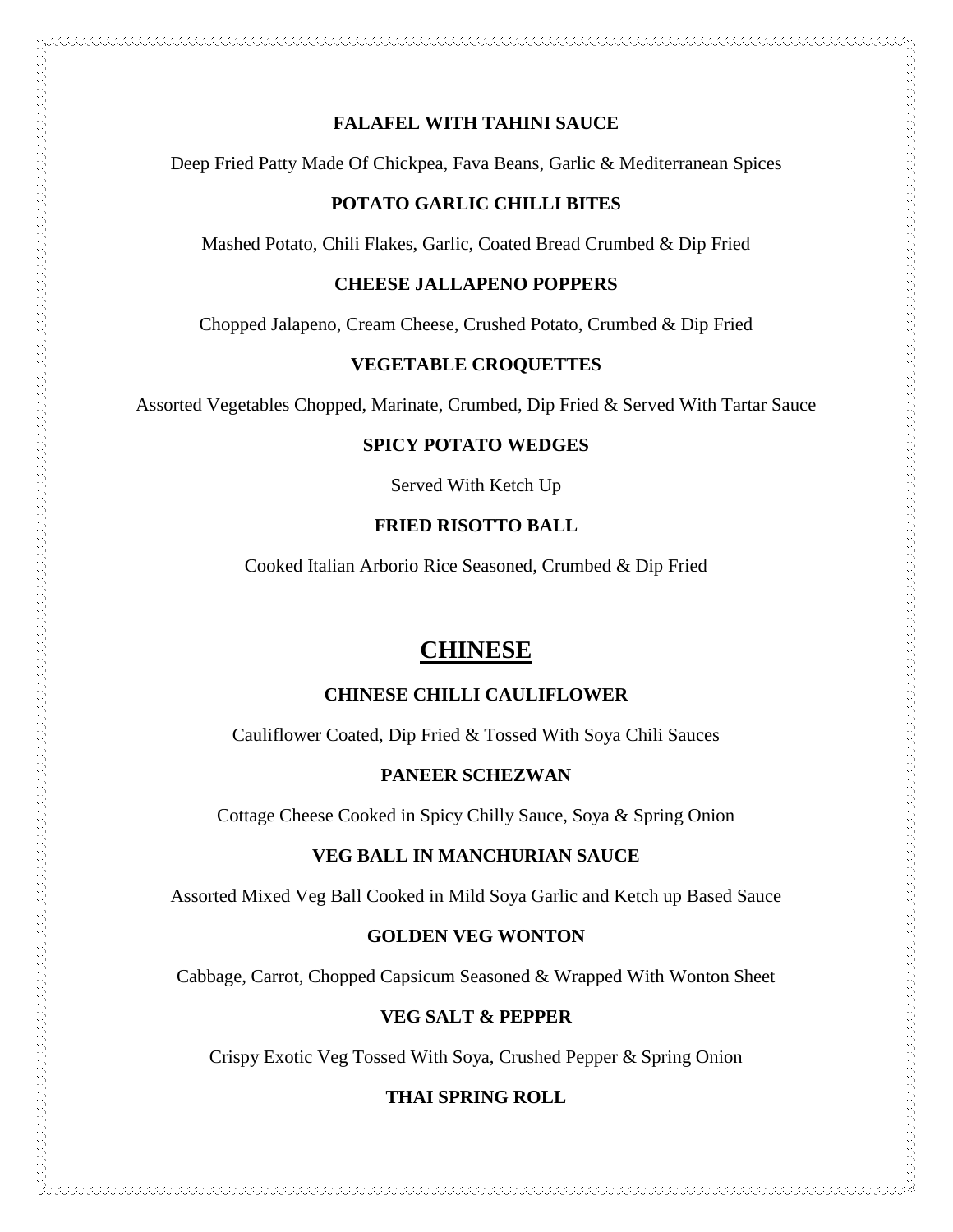Mixed Vegetables, Glass Noodles Rolled With Roll Sheet & Dip Fried

# **INDIAN**

### **PUDINA PANEER TIKKA**

Mint Flavor Paneer Tikka

### **PANEER TIKKA KALIMIRCH**

Black Pepper Flavored Spicy Paneer Tikka

### **CHHALI AUR PALAK KE KEBAB**

Sweet Corn, Spinach Minced, Marinated and Cooked In Tandoor

### **SOYA MALAI CHAAP**

Soybean Chaap Marinated With Cashew, garam Masala &Yoghurt

### **AKHROTI KEBAB**

Potato, Green Chili & Walnut Mixture Patty Dip Fried and Served With Mint Chutney

### **ANARI SHEIKH KEBAB**

Mashed cottage cheese, pomegranate seed, seasoned with Indian spices &skewered

### **POTLI SAMOSA**

Potato & Peas Filled turn over shaped samosa

### **BHARWAN PALAK KHUMB**

Button Mushroom Filled With Garlic Flavored Spinach & Cheese

# **THIN CRUST PIZZA**

MARGARITA

### PIZZA VEGETARIANA

**CONDIMENTS:** Mushroom, Peppers, Basil, Artichoke, Asparagus, Cherry Tomato, Pineapple, Zucchini, Olives, Oregano, Tomato Sauce, Grated Mozzarella, Blue Cheese, Goat Cheese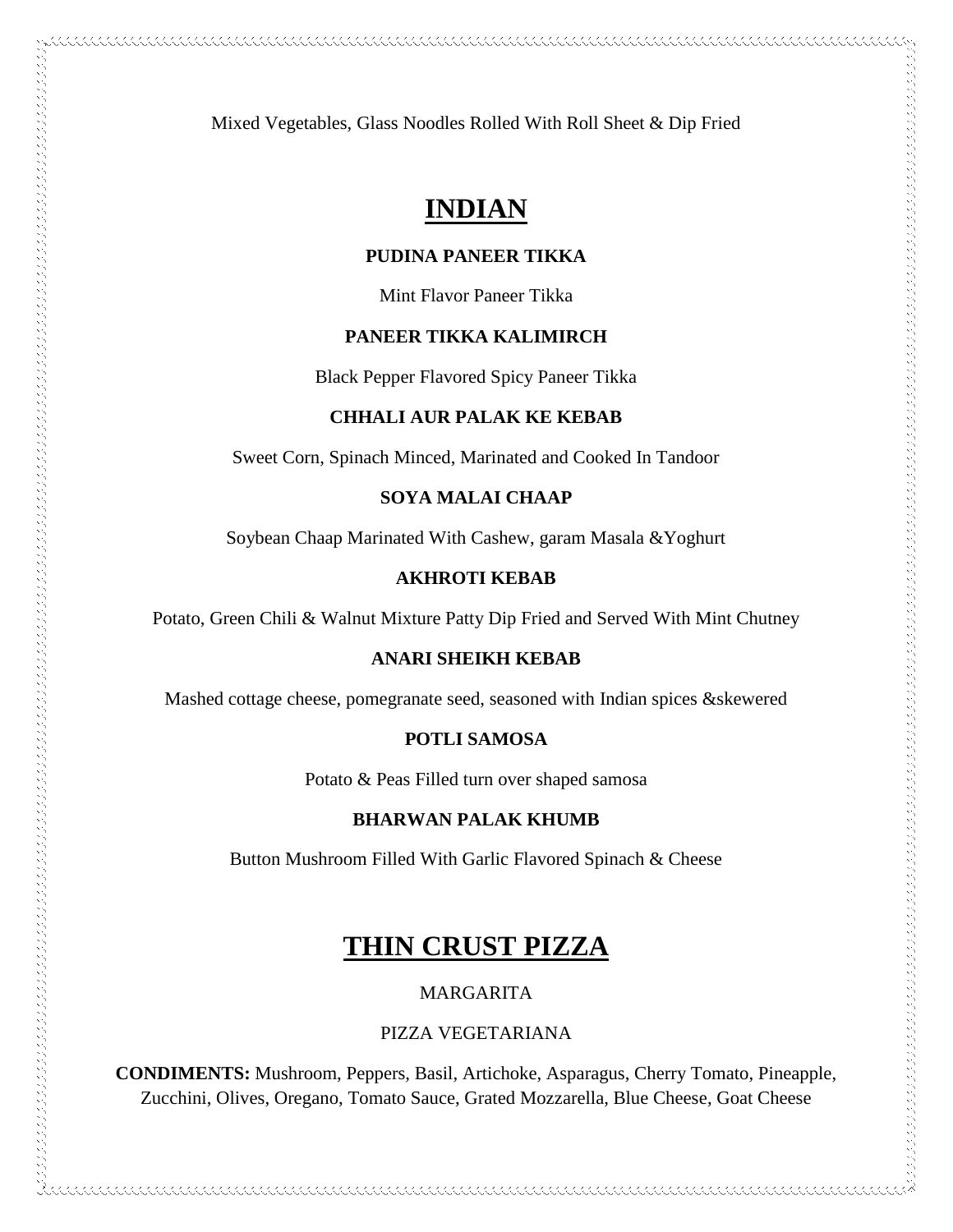# **SOUP STATION (ANY TWO)**

BROCCOLI & ALMOND SOUP

ROASTED TOMATO BASIL SOUP

VEGETABLE MANCHOW SOUP

LEMON CORIANDER SOUP

SWEET CORN SOUP

MINESTONE SOUP

CREAM OF TAMATO

TAMATAR DHANIYA SHORBA

# **ASSORTED PAPADS**

MOONG DAL PAPAD

SABUDANA PAPPAD

LAL MIRCH PAPAD

CHAWAL WADI

HEENG PAPAD

LIZZAT PAPAD

# **ASSORTED PICKLES**

MIRCH KA ACHAR NIMBU KA ACHAR AAM KA ACHAR MEETHA ACHAR MIXED ACHAR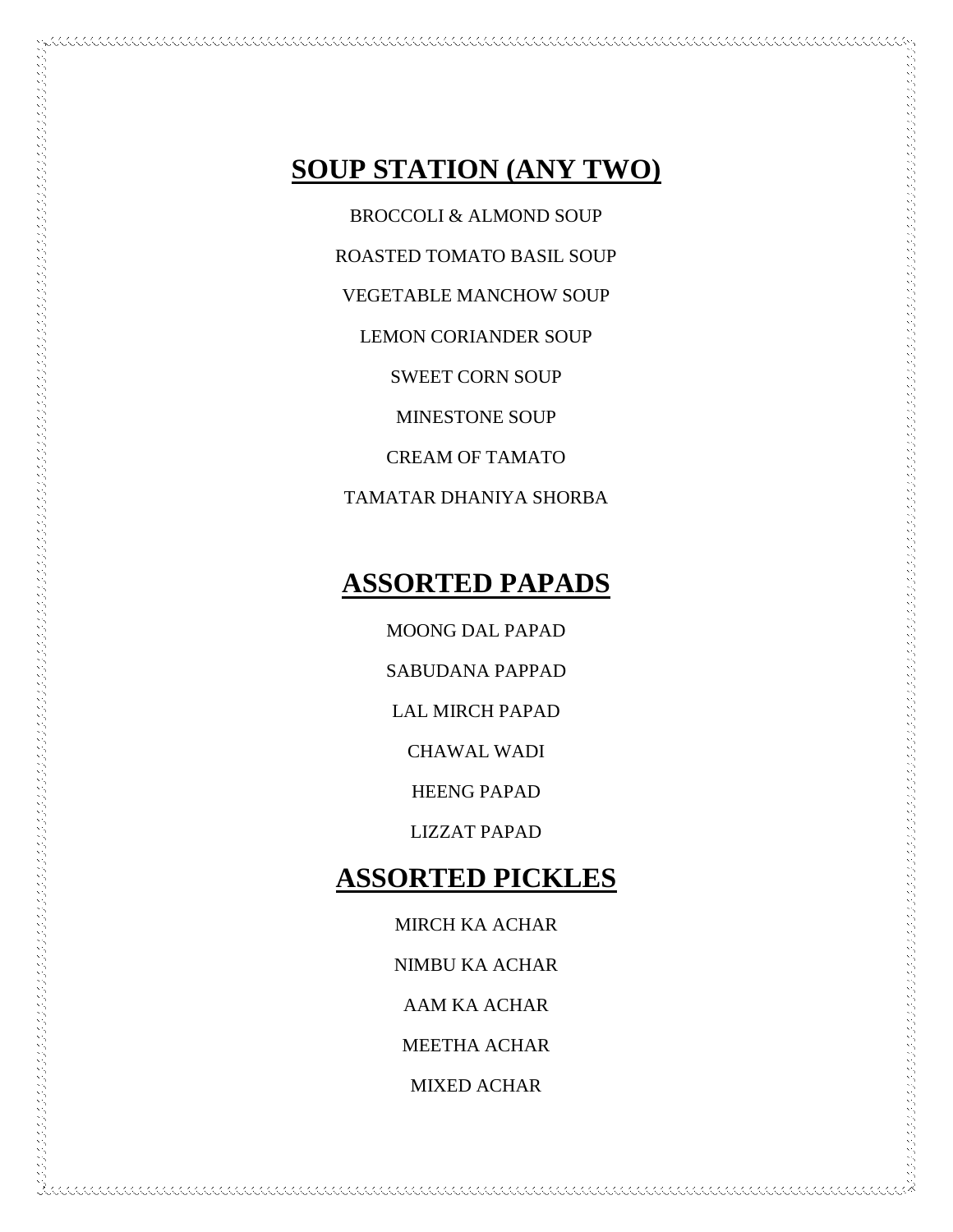# **TAPAS**

### **PAN TUMACA**

Spanish Garlic bread rubbed with fresh tomato

### **NACHOS CON-VEGETARIANA**

Crispy tortilla chips topped with chilli, vegetables, salsa, cheddar cheese & salsa

### **ACEITUNAS MIXTUS**

Mixed Olives Marinated With Pepper &Onions

### **POTATO BRAVAS**

Fried Potatoes with Spicy Tomato Sauce

### **PIMINTOES RELLENOS VEGETARIANA**

Vegetables & Cheese Stuffed Baby Pepper

### **CHILLED SHOBA NOODLES IN CUCUMBER CUP**

 $\sim$  and a construction of the construction of the construction of the construction of the construction of the construction of the construction of the construction of the construction of the construction of the constructi

Cooked Japanese shoba noodles filled in fresh English cucumber cup

### **GUACALOME BRUSCHETTA**

Creamy Avocado Salsa on French toast

# **MEDITERRANEAN CORNER**

### **HUMMUS**

Chickpeas, Garlic, Tahini & Olive Oil Based Dip

### **BABAGANOUZ**

A Delicious Aborigine Dip with Chopped Onion, Tomato &Olive Oil

### **MUHAMARA**

Roasted Red Pepper Dip with Garlic, Walnut & Olive Oil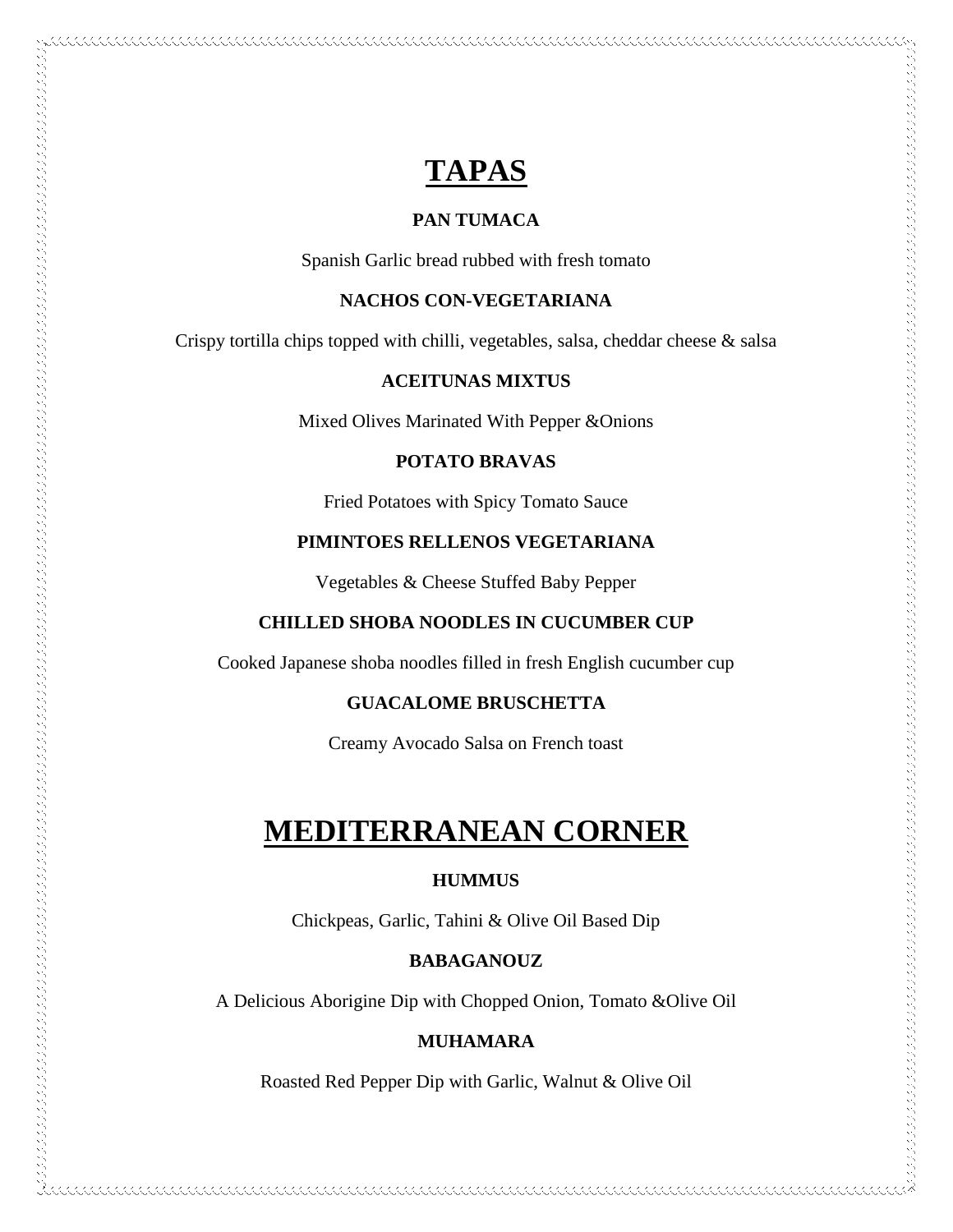### **FATTOUSH**

Combined Mix Green, Pepper & Toasted Pita Bread Salad

### **MARINATED OLIVES**

Mixed Olives Marinated With Olive Oil, Chopped Herbs & Chilli Flakes

### **FALAFEL**

Dip Fried Patty Made Of Chickpea, Fava Beans, Garlic, Tahina & Olive Oil

*CONDIMENTS: Pita bread, ice berg, mayonnaise, garlic sauce &Arabic pickle*

# **SALAD BAR**

### **WESTERN SALADS**

### **SWEET CORN & TRICOLOR PEPPER SALAD**

American corn, mixed pepper &vinaigrette dressing

### **GREEK FETA SALAD**

 $\sim$  and the construction of the construction of the construction of the construction of the construction of the construction of the construction of the construction of the construction of the construction of the construc

Diced English Cucumber, Cherry Tomato, Peppers, Olive, Feta Cheese & Lemon Dressing

### **RED CABBAGE & CARAWAY SEED SALAD**

Shredded Red Cabbage, Caraway Seed with Mayonnaise Dressing

### **BEETROOT&ORANGE SALAD**

Baby Beetroot, Orange Slices, Seasoning & Orange Dressing

### **RUSSIAN SALAD**

Mixed Vegetable, Fruits Tossed In Creamy Mayo Dressing

### **INSALATA CARPRESS**

Plum Tomato & Bruccocchine Salad with Pesto Drizzle

# **ORIENTAL SALAD**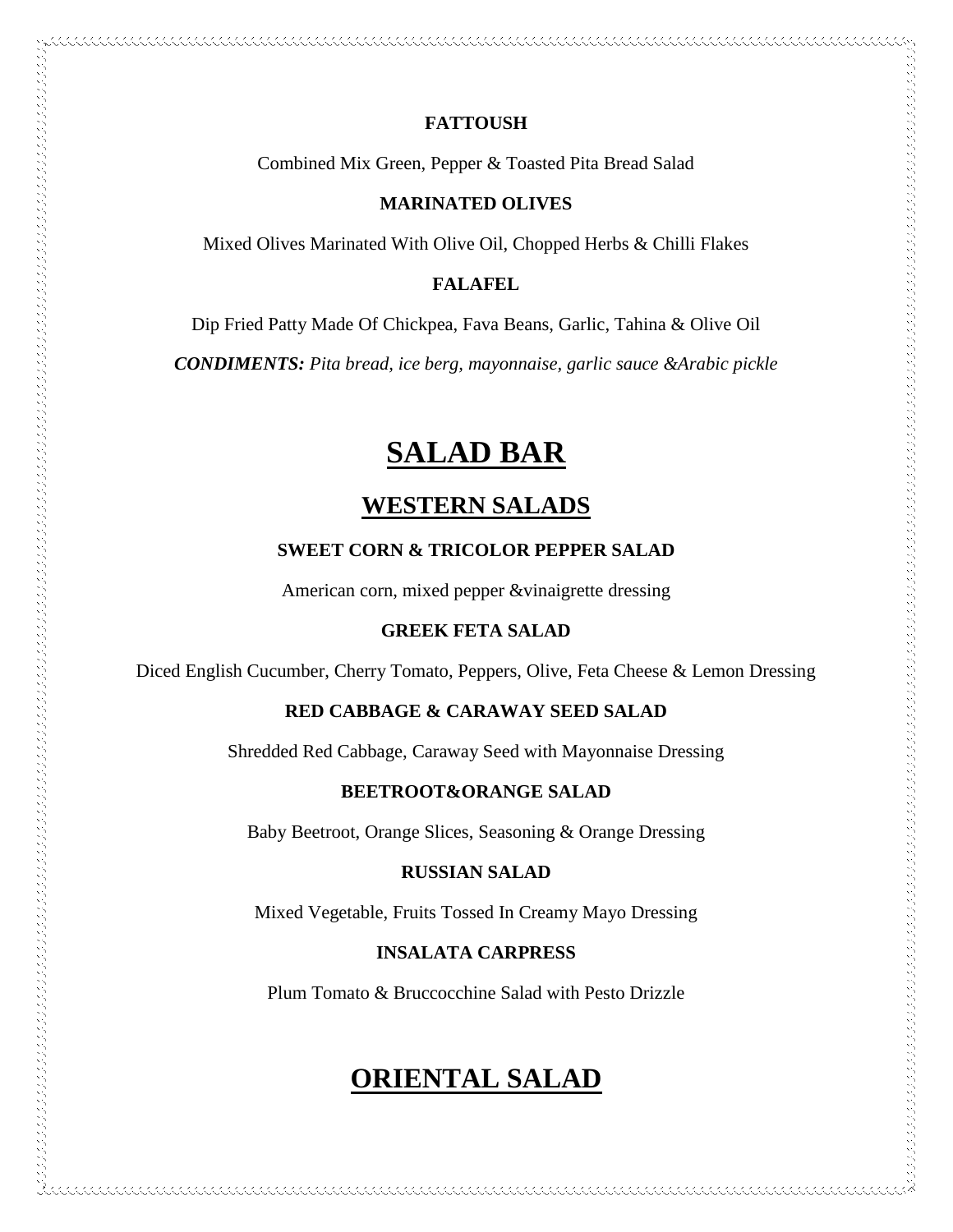### **THREE BEANS SALAD**

Kidney Beans, Garbanzo Beans, Green Beans, Chopped Red Onion, Canola Oil & Vinegar Dressing

### **WATERCRESS, TANGERINE & AVOCADO SALAD**

Rice Vinegar, Sesame Oil, Freshly Grated Ginger, Finely Chopped Shallot Dressing

### **KOREAN KIMCHI**

Spicy Korean Cabbage Salad

### **INDIAN SALADS**

### **TANDOORI PANEER TART**

Spicy Marinated Paneer, Sliced Onion, Mint Chutney, Chat Masala

### **KATCHUMBAR SALAD**

Diced Spicy & tangy mixed vegetable salad

### **ALOO CHANNA CHHAT**

Boiled Potato, Chickpea, Onion, Tomato, Chat Masala, Chilli Powder & Mint Chutney

### **KOSAMBARI SALAD**

Moong Dal salad with cucumber, tomato & lemon juice

### **GOAN VILLAGE SALAD**

Shredded Cabbage, Carrot, Green Capsicum with Vinegar Dressing

# **MAIN COURSE**

### **PANEER PASANDA**

Paneer Sandwich Stuffed With Mint, Grated Paneer & Cooked With Shahi Gravy

### **DINGRI KAAJU MUTTER**

Button mushroom cooked with fried cashew nut & butter based gravy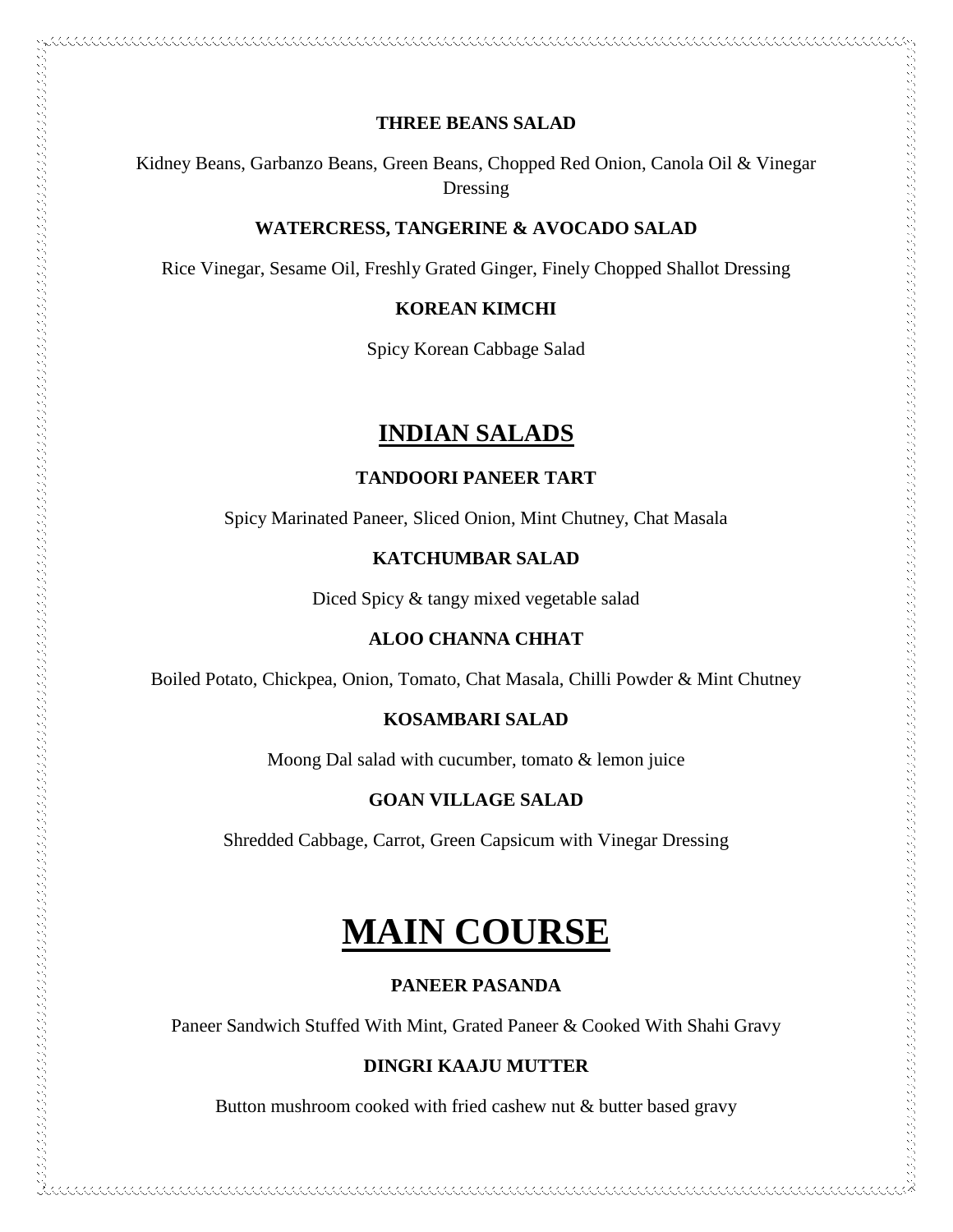### **PANEER TIKKA BUTTER MASALA**

Jehan chef's special

### **DAL BUKHARA**

Black Urad Soaked & Cooked Over Night on Tandoor with Lots of Butter & Tomato Puree

### **PIND DE CHHOLE**

Kabuli Channa Cooked With Chefs Special Spices Tempered With Fresh Garlic & Ghee

### **SUBZ SANGAM**

Assorted mixed vegetable cooked with onion, tomato & cashew based gravy

### **MASALEDAR CHAAP**

Soybean Chaap Cooked in Spicy Onion Tomato Gravy

### **ADRAKI GOBI MUTTER**

Ginger Flavored Cauliflower, Green Peas Cooked With Onion Tomato Masala

### **PUNJABI KADI**

 $\sim$  and the complete state of the construction of the construction of the complete state of the complete state of the construction of the construction of the construction of the construction of the construction of the co

Besan, yoghurt based gravy tempered with mustard, curry leaves, asafetida & topped with spinach pakoda

### **SUBZ SHAHI KORMA**

Assorted mixed veg, paneer cooked mildly in cashew based gravy

### **RAJMA RASMISA**

Pink kidney beans cooked with tomato puree, onion & spices

### **DHABA DAL FRY WITH TAWA PHULKA (LIVE)**

Channa dal tempered dhaba style with chili, onion & ghee

### **TAWA SUBZI (LIVE)**

# **ORIENTAL**

### **STIR FRIED ASIAN GREENS**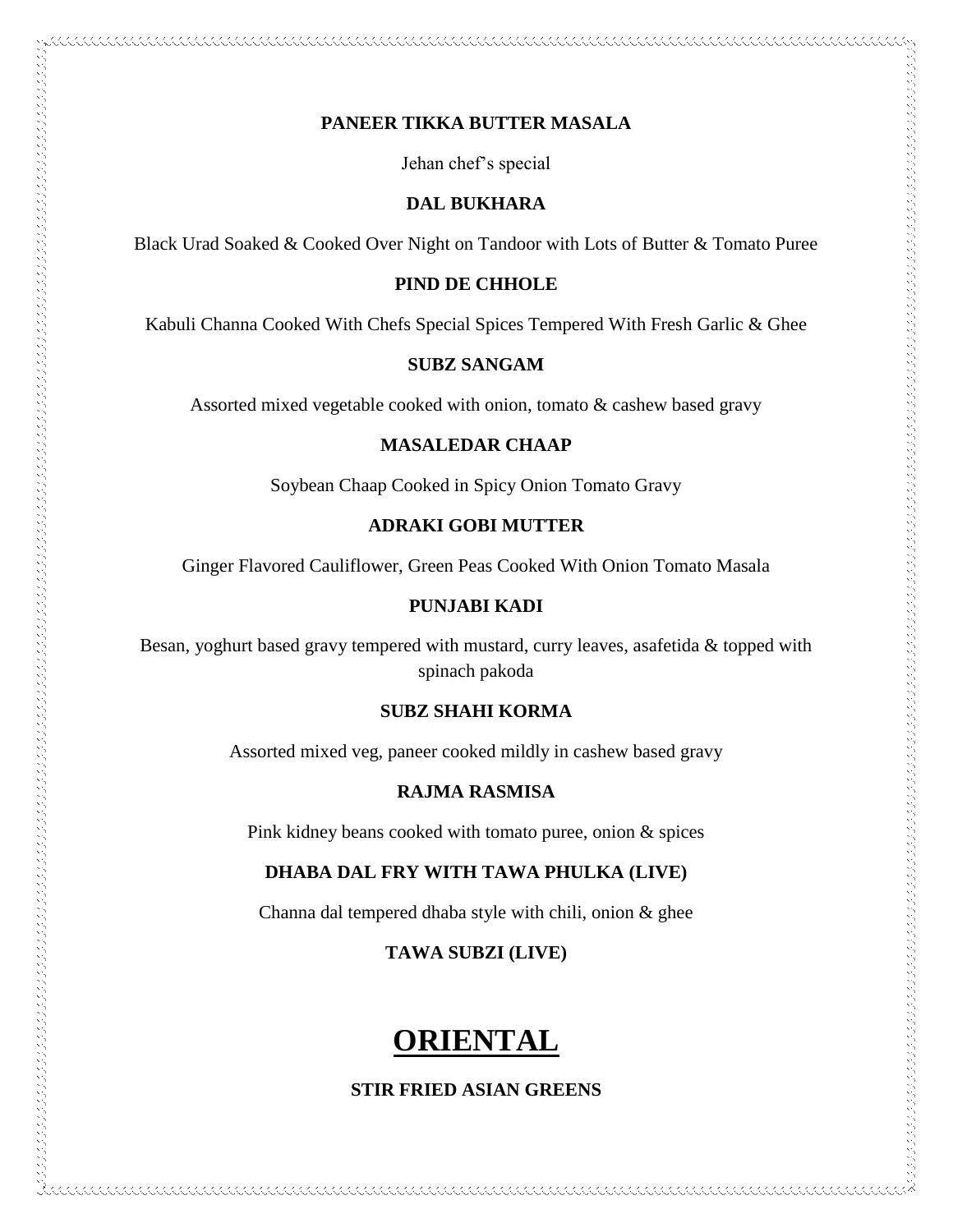Bokchoy, Chinese Cabbage, Broccoli, Green Beans, Snowpeas Cooked With Soya, Garlic & Sesame Oil

### **PANEER IN KUNG-PAO SAUCE**

Cottage Cheese Coated And Cooked Water chestnut & Chili Based Sauce

### **PAD THAI NOODLES**

Thai Style Flat Noodles with Tamarin, Chilli & Peanut Crushed On Top

### **SCHEZWAN NOODLES**

Spicy Noodles with Soya Spring Onion & Vegetables

### **MUSHROOM FRIED RICE**

Sautéed Button Mushroom, Onion Rice with Soya Spring Onion

# **CONTINENTAL**

### **RATATOUILLE**

Assorted English vegetables cooked in tomato paste, tomato sauce & oregano

### **CORN & SPINACH AU-GRATIN**

Sweet corn, sautéed spinach gratin ate with mozzarella cheese

### **HERBS PAPRICA ROASTED POTATO**

Rosemary infused potato wedges roasted with paprika powder

### **IMAM BAYALDI**

Stuffed baked aborigine with cheese & dry fruits

### **SAUTEED VEGETABLES**

Assorted English vegetables tossed with garlic & butter

# **LIVE PASTA**

**CHOICE OF PASTA**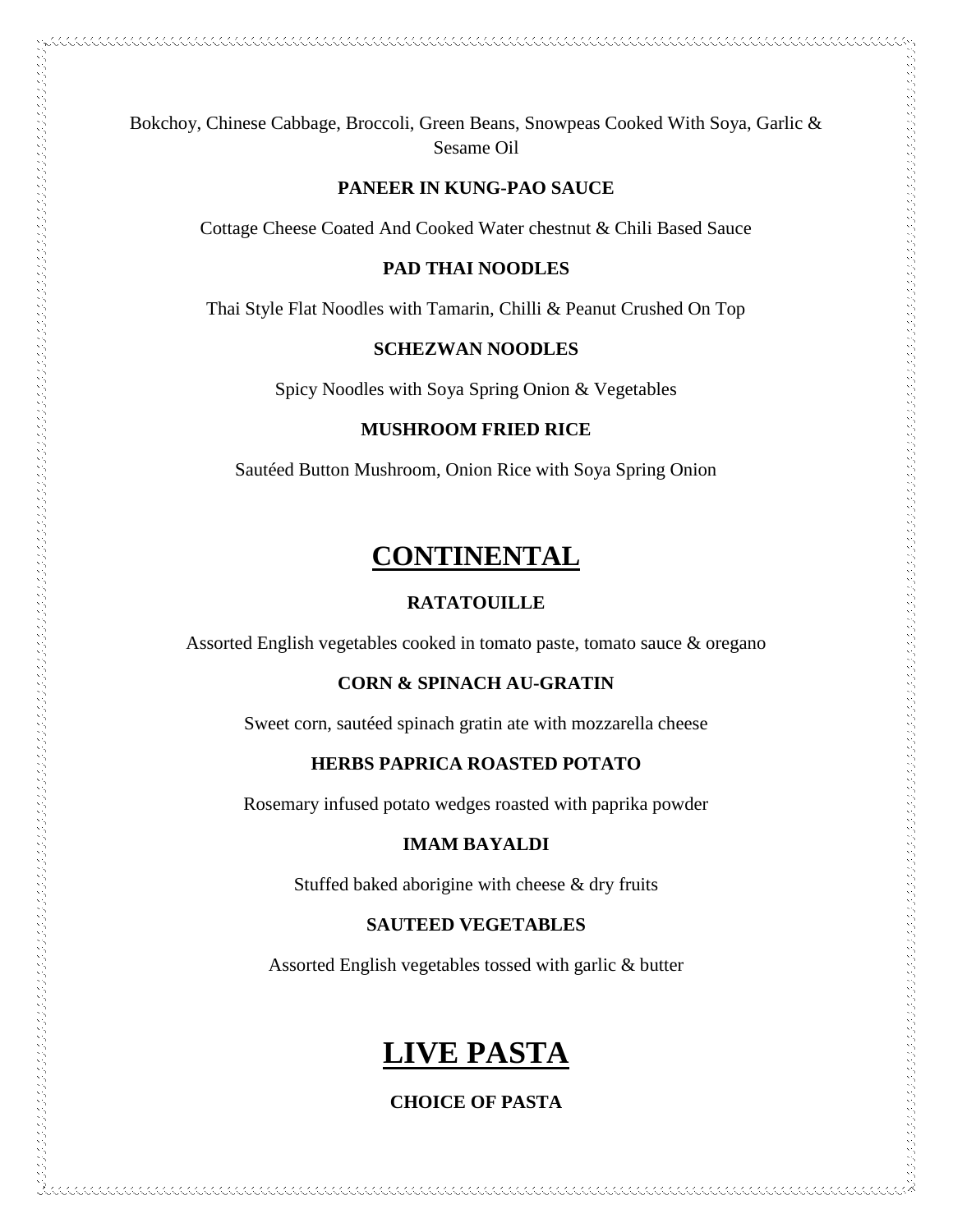### SPAGHETTIE, PENNE, FUSSILI, FARFALLE, FETTUCINNE

### **CHOICE OF SAUCES**

TOMATO SUCE/PESTO/ALFREDO/BOLOGNNAISE/AGLIO OLIO PEPEROCHINO

### **CONDIMENTS**

TRI COLOUR PEPPER,AUBERGINE,OLIVES,ZUCHHINE,ASPARAGUS,CHERRY,ARTICHOKE TOMATO,BASIL,GARLIC,ONION,GARLIC BREAD,BREAD ROLLS

# **ASSORTED BREAD**

TANDOORI ROTI

METHI ROTI

LACHHEDAR PARATHA

MISSI ROTI

MAKKI ROTI (SEASONAL)

BUTTER NAAN

PUDINA PARATHA

KANDHARI NAAN

KASHMIRI NAAN

SHEERMAL

# **RICE /BIRYANI**

### **VEG DUM DUM BIRYANI**

Assorted mixed vegetable, yoghurt, brown onion cooked traditionally

### **PEAS PULAO**

Green peas, clarified butter, coriander with cooked basmati

### **GHEE RICE**

Rice tossed with clarified butter, cinnamon, bay leaf & cloves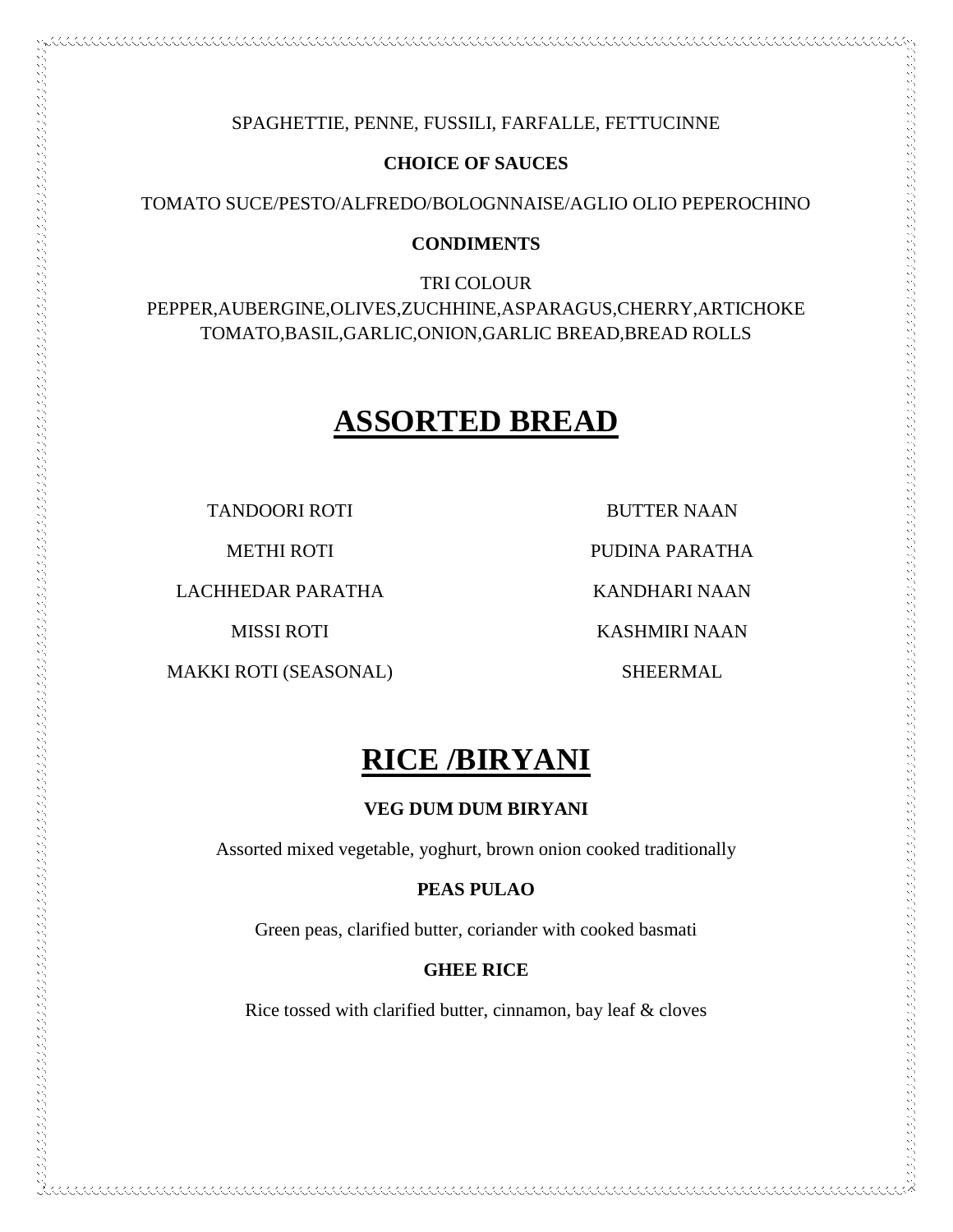# **DAHI STATION**

MIXED RAITHA

DAHI BHALLA

PINEAPPLE RAITHA

# **INDIAN DESSERTS**

### **HOT DESSERTS**

GAJAR KA HALWA (seasonal)

MOONG DAL HALWA

KIWI HALWA

GULAB JAMUN

JALEBI WITH RABRI (LIVE)

### **COLD DESSERTS**

RAJBHOG

CHHENNA MAGGIE

ANGOORI RASMALAI

SHAHI TUKDA

SAKORA PHIRNI

### **SUGAR FREE SWEETS**

RASAGULLAH

KESARI KHEER

### **WESTERN DESSERTS & PASTRIES**